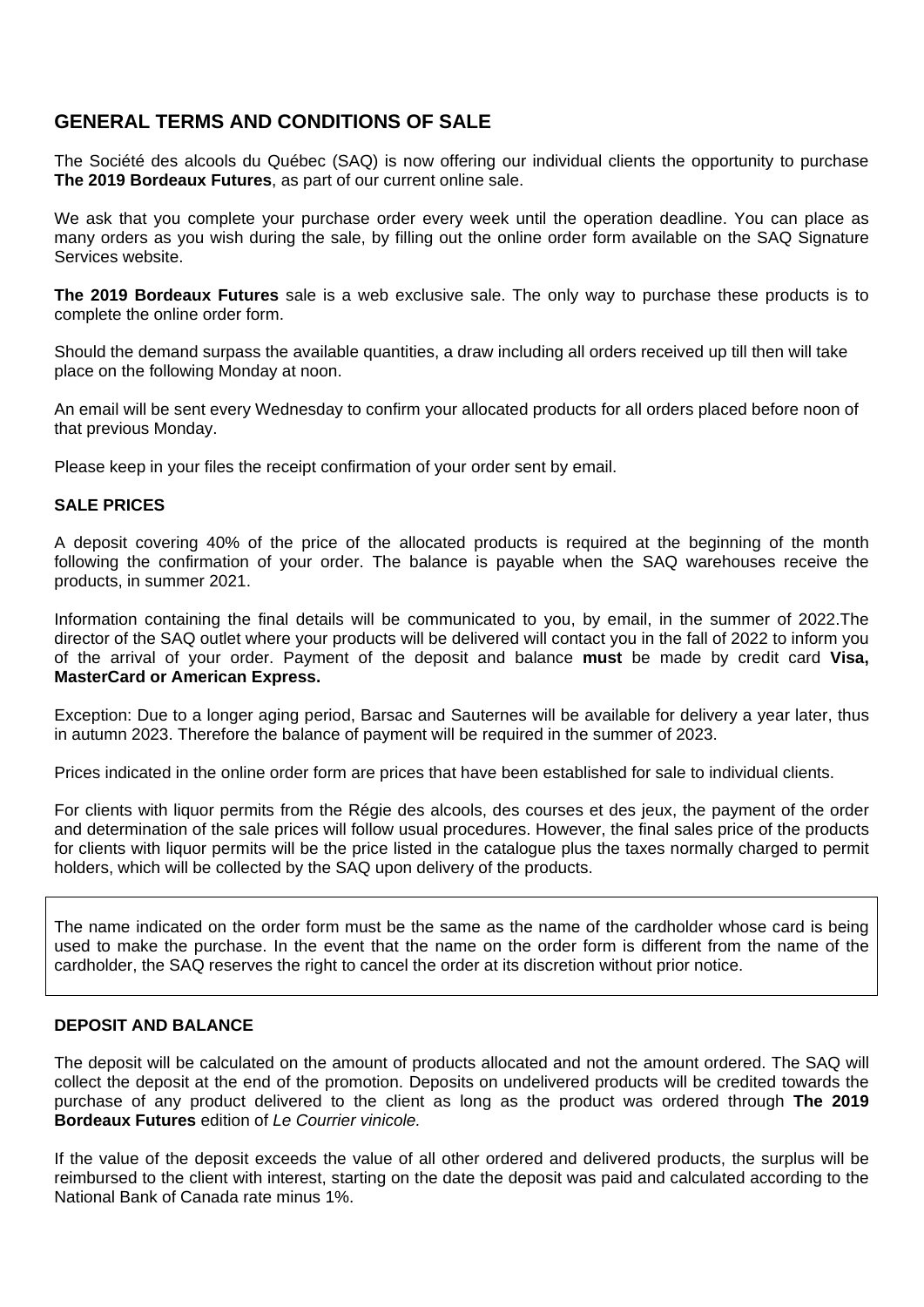Orders for which the SAQ has not received a 40% deposit within 30 days of the deposit date will be cancelled without further notice.

Orders for which the SAQ has not received the 60% balance within 30 days of the products becoming available will be cancelled without further notice and a reimbursement cheque for the deposit amount will be mailed to the client using the most recent address on file.

All orders not claimed at the client's chosen SAQ outlet within 30 days after they are available for pick-up will be cancelled without further notice, and a reimbursement cheque for the total amount collected by the SAQ will be mailed to the client using the most recent address on file.

Any persons unable to claim their products once they are available for pick-up must contact *Le Courrier vinicole.* A power of attorney form must be filled out to allow a third party to claim the order.

# **CANCELLATION AND TRANSFER OF THE ORDER**

Products that have been awarded following a draw are not eligible for a refund nor can be transferred and the client is responsible for paying the price in full.

The products ordered by a customer may in no circumstances be transferred to another client.

#### **LIMIT OF RESPONSIBILITY**

If, for any reason, the SAQ cannot deliver the products to the client, it is its sole responsibility to credit the client or to reimburse them the amount of the deposit made by the client, in conformity with the conditions outlined in the clause Deposit and Balance.

Note: The different sales and rebates offered by the SAQ are not applicable to the current **The 2019 Bordeaux Futures** sale.

# **In order to retain** *SAQ Inspire Signature* **membership privileges, you must order a minimum of 150\$ of product per year.**

# **ALLOTMENT PROCEDURE**

Given that all the great wines offered in this edition of **The 2019 Bordeaux Futures** are produced in limited quantities, the stocks available are also limited.

If the quantities are insufficient to honour all orders, the SAQ, at its discretion, may for each product offered:

a) attribute a percentage of the available quantities to clients with a liquor permit from the *Régie des alcools, des courses et des jeux;*

- b) limit the number of bottles allowed per order;
- c) allot bottles using a computerized lottery system.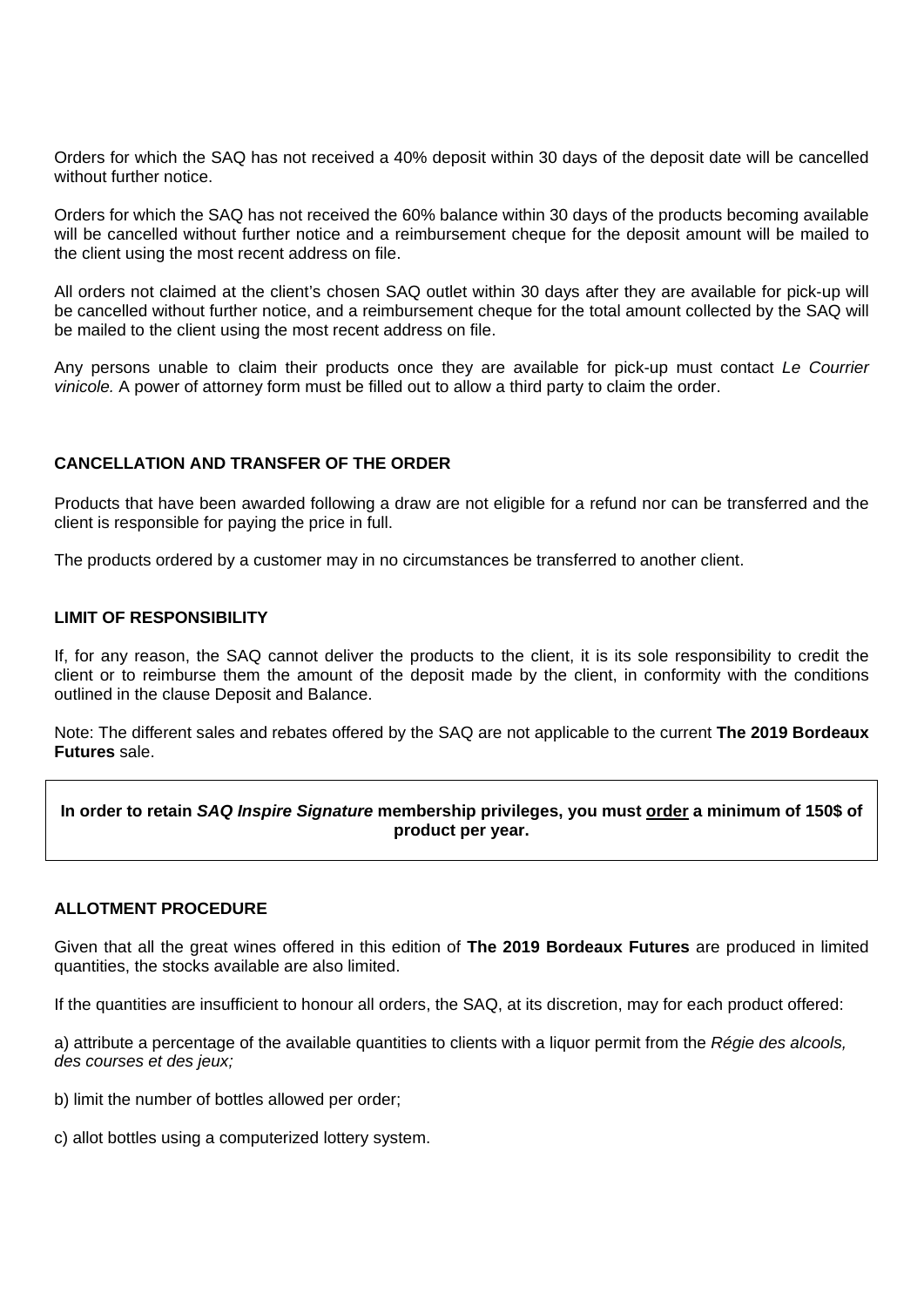# **General rules**

The SAQ will proceed with the allocation of bottles according to one of the following two scenarios:

Scenario 1:

If the number of available bottles of a product allows us to fulfill all orders for one and two bottles and also fulfill orders of three bottles and up, then each order will be honored and all clients who ordered one or two bottles of the product will receive the ordered bottles and all clients who ordered three bottles and more will receive three bottles. All remaining bottles following this allocation will be drawn and allocated one bottle at a time among all clients who ordered more than three bottles.

### Scenario 2:

If the number of available bottles of a product is not sufficient enough to able the SAQ to honor all orders as mentioned in Scenario 1, the SAQ will conduct a random drawing among all orders received, each order having an equal chance of being drawn, regardless of the number of bottles ordered. The client whose name is drawn will be awarded up to a maximum of three bottles.

# **Allotment terms applied to products with very limited quantities**

Scenario 1:

If the number of bottles available allows us to fulfill all orders up to one bottle, then all clients will receive one bottle. All remaining bottles after this allocation will be drawn and allocated one bottle at a time among all clients who ordered more than one bottle.

Scenario 2:

If the number of bottles available were not sufficient to fulfill all orders as provided in Scenario 1, the SAQ will conduct a random draw from among all orders received, each client having an equal chance of being drawn, regardless of the number of bottles ordered. The client whose name is drawn will receive a bottle.

### **GUARANTEE**

The SAQ guarantees these products for a period of 12 months from the date of possession by client. Upon return of a defective product, the SAQ will replace it or reimburse the full purchase price. For further information concerning the exchange and reimbursement policy, please contact the SAQ Signature Services.

### **TRANSACTION SECURITY**

To ensure transaction security, encoding is used to transmit digital data via computer network or to ensure confidentiality of important files stored on your computer. The clearly worded text is turned into an unintelligible text using complex algorithms and cryptograms known as keys. A reverse operation is applied for decoding.

SAQ Inspire Signature Web site uses the asymmetrical encoding, which requires a key for encoding and another for decoding. Decoding requires knowledge of both keys; one cannot be deduced from knowing the other. To send an encoded message, the sender uses the encoding key, The recipient can only decode the